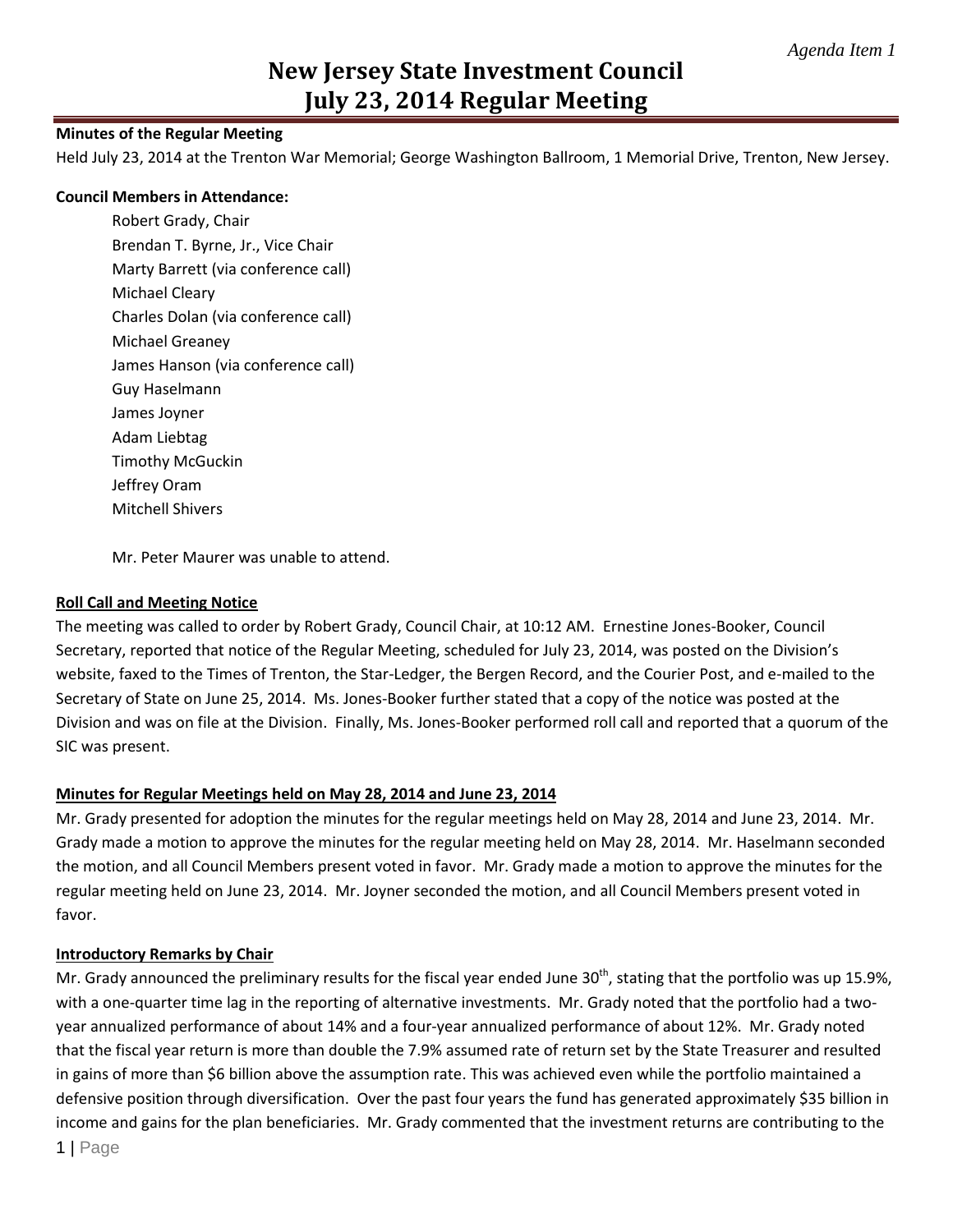# **New Jersey State Investment Council July 23, 2014 Regular Meeting**

increased health of the pension system, and that the funded status should continue to rise as earlier years with down markets fall off the five-year rolling average.

## **Presentation by Jonathan Gray of Blackstone**

Chair Grady introduced guest speaker Jonathan Gray, Global Head of Real Estate for Blackstone. Mr. Gray presented an overview of global real estate market conditions, noting that moderate demand and limited new supply have resulted in better than expected performance in the United States, Europe and Asia. He predicted that a broad-based economic recovery in the United States would continue to contribute to rising home prices, which eventually will cause an increase in the historically low levels of new construction. In Asia, he commented that China's transition from an export-oriented economy to a domestic consumption economy has resulted in slower growth and a decrease in available capital, which has created investment opportunities in certain real estate segments such as warehouses and shopping centers. He further identified Australia, India and Japan as locations with potential investment opportunities. In response to a question from Mr. Shivers, Mr. Gray described the state of the real estate investment market in Indonesia. With respect to Europe, he noted that sluggish economic conditions have resulted in opportunities to invest in distressed real estate, particularly in Spain, Italy and Ireland.

Chair Grady noted the strong performance of the Division's investments in Blackstone's real estate funds. He asked Mr. Gray how financial restructuring in Europe will affect the real estate investment environment. Mr. Gray responded that while Europe is past the bottom in terms of property prices, the shrinking of bank balance sheets have provided investment opportunities. In respect to Mr. Grady's question regarding the real estate market in China, Mr. Gray recognized challenges in the residential space, but stated that Blackstone's focus has been on the domestic consumption space. Mr. Byrne and Mr. Haselmann asked Mr. Gray if he had any recommendation regarding allocating additional capital to real estate. Mr. Gray responded that he felt good about the asset class as a whole, especially for investors with a long-term perspective, and opined that increasing the real estate allocation maybe by a point or two could be beneficial. Mr. Gray explained that his favorable view of real estate is based on its equity component due to growth and appreciation, as opposed to pure fixed-income investments. In response to Mr. Oram's question regarding the expected disposition of Blackstone's single-family home portfolio, Mr. Gray stated that it was most likely that the portfolio will be taken public.

## **Director's Report/Notifications**

Director Chris McDonough reviewed the Director's Report, reporting preliminary pension fund unaudited returns for FY14 of 15.9% and describing returns for each of the asset classes. In response to a question from Mr. Grady, Susan Sarnowski of the Division reported that the final returns are expected to be available by the end of August. Mr. McDonough reported on overall U.S. economic conditions, noting the lower-than-expected GDP for the first quarter of 2014. Mr. Grady stated that this indicated that the overall US economy is not doing well, and Mr. Haselmann commented that the projected second quarter GDP growth estimates might be overstated as well. Mr. McDonough provided an update on employment numbers and corporate revenue and earnings growth. Acting Deputy Director Michael Wszolek reported on recent Division investment activity, and Mr. McDonough reported the Division's progress toward meeting the Council's FY 2015 asset allocation targets. Mr. McDonough provided an update on the performance of the U.S. and non-U.S. equity markets and its various sectors in FY14. Mr. Byrne asked the Division how it was dealing with the underperformance of the Russell 2000 compared to the S&P 500. Mr. McDonough responded that the Division